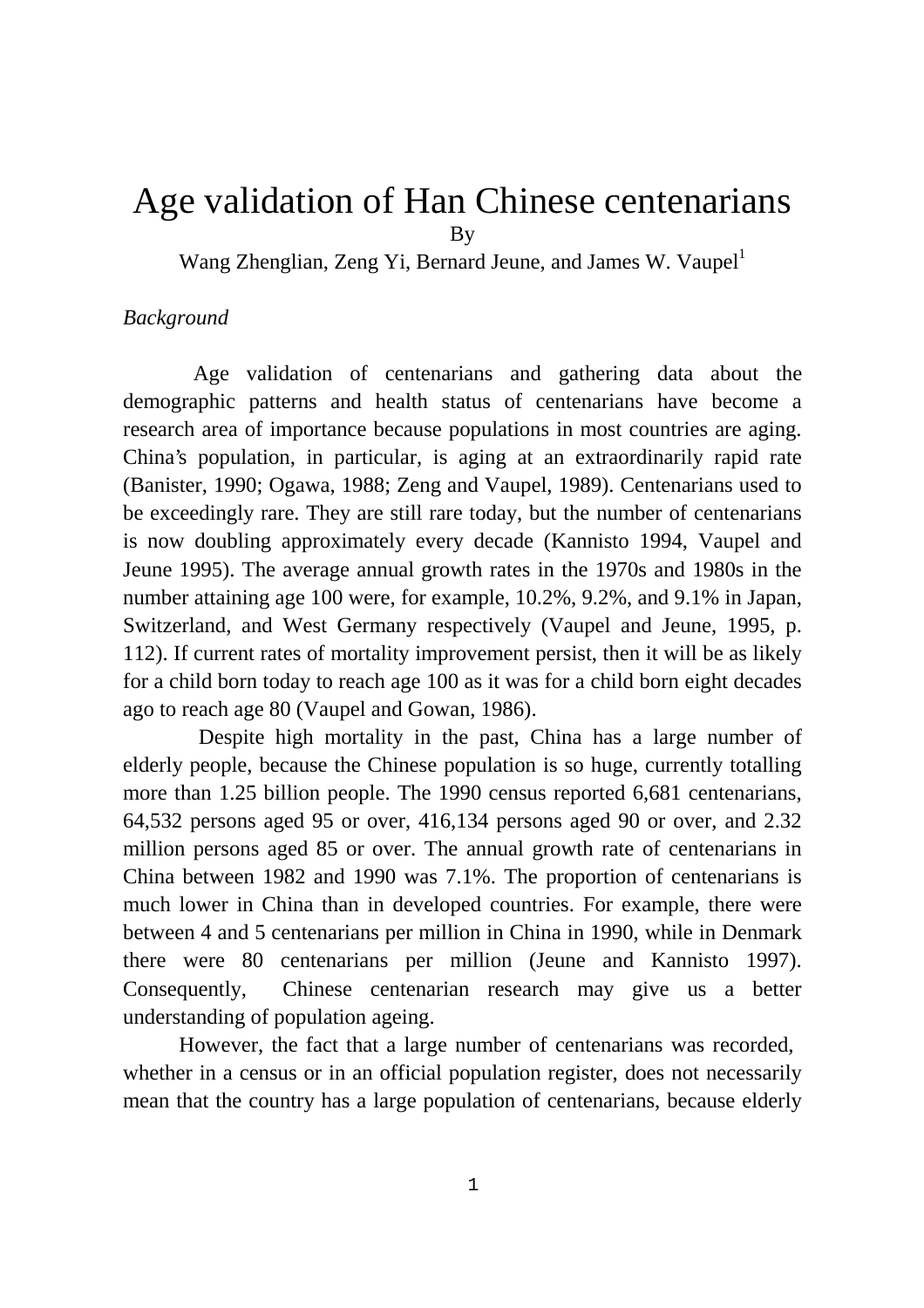people may tend to exaggerate how old they are. Any study on centenarians has to deal with this issue of the age inflation. How good is the data quality on centenarians in China? This paper attempts to answer this question by presenting a careful validation on age reporting of Han Chinese centenarians. The next section will give a brief review of the literature on age reporting among centenarians. We will then discuss data resources, methods and results of analysis, which involve comparing information as reported in the Chinese census of 1990 with survey interview data collected by Wang (1996). We will also look at the cultural background of the Chinese, with emphasis on the Han Chinese in particular. As will be shown, the cultural background of people can be an essential tool in the confirmation of age.

#### *A brief review of the literature on age reporting among centenarians*

Many researchers have indicated that elderly people tend to exaggerate their age. Thoms (1873, 2nd ed. 1878) found that the ages of about 90% of the centenarians reported in the newspapers during the period 1868-72 could not be validated. In the literature, age exaggeration by those claiming to be centenarians was often reported (see, for example, Bowerman, 1939). Among the 1756 reported centenarians in a census taken in Bulgaria at the beginning of this century, only 51 could be verified (Vischer 1945). This problem of overstatement of age by the extremely old has been found in the United States (Myers, 1966; Rosenwaike, 1968), and in the former Soviet Union (Medvedev, 1973, Myers, 1965). A carefully-validated census taken in Vilcabamba found that all the age claims made by those reporting their age to be over 100 years old, were either incorrect or unsubstantiated. Systematic age exaggeration was found from 70 years old onwards (Mazess & Forman, 1979). This is especially true of extremely old people who come from societies where illiteracy is high, accurate documentation showing date of birth does not exist, and even accurate oral information about birth dates is lacking (Mazess and Forman, 1979). A revaluation of actual ages among a sample of Abkhazians showed that the earlier reports of increased longevity in Abkhazia were erroneous. In fact, the study concluded that extreme old age was no more prevalent in Abkhazia than in the U.S.A. (Palmore, 1984). Age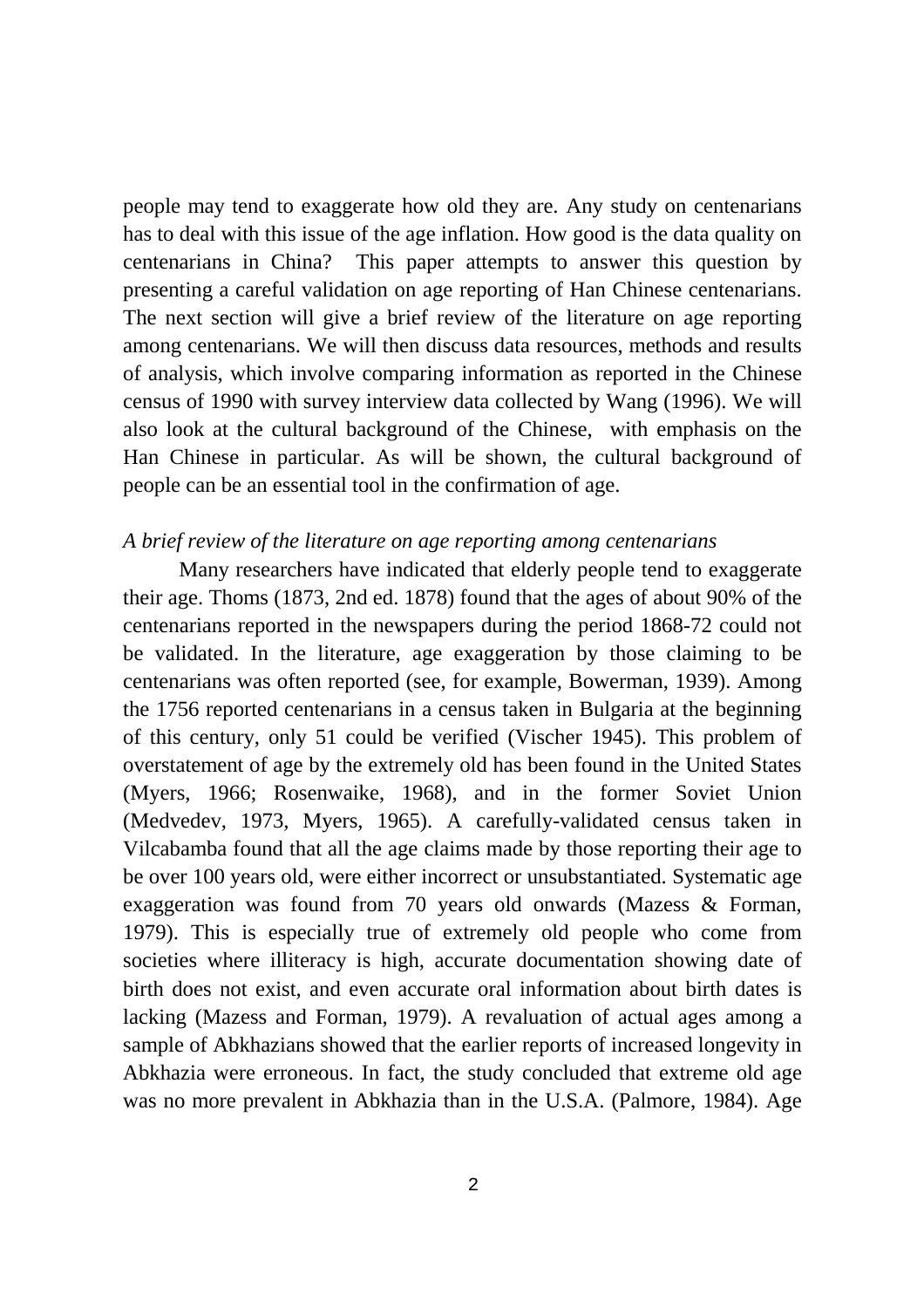exaggeration was, in fact, very common around 1900 in most of Europe. It is still common today in most other countries of the world, especially in countries with a high proportion of illiteracy (Jeune, 1995, p. 17).

 Data from 31 countries (mostly European) were computerized at the University of Odense to form the Kannisto-Thatcher Oldest-Old Database within the Odense Archive of Population Data on Aging. The stored data begin at age 80 and start, for most countries, from the year 1950. Kannisto (1994, pp. 14-15) found that the data quality of the oldest old since 1950 can be categorized as follows:

Good : Austria, Belgium, Czechoslovakia, Denmark, England, Finland, France, Germany, Hungary, Iceland, Italy, Japan, Luxembourg, Netherlands, Norway, Scotland, Sweden, Switzerland and Wales;

Acceptable : Australia, New Zealand (*not including* the Maori population), Portugal and

Singapore (*only including* the Chinese population);

Conditionally acceptable: Estonia, Ireland, Latvia, Poland and Spain;

Poor : Canada, Chile, New Zealand (*only including* the Maori population), United States.

According to Kannisto, the age-reporting data quality of the oldest old in most European countries has been good since 1950. For the most part, European people know their birth dates and are educated. Also advanced statistical approaches are used in Europe to help monitor and evaluate data quality.

Data quality at advanced ages was investigated by Coale and Li (1991) based on the 1982 Chinese Census data through a detailed analysis of the Han Chinese population with the Han and minority populations combined. For their data on advanced ages, they had to look at the combined data for ages 100 and older, because the detailed tabulations by exact age for the Han Chinese and minority populations were not available at the time of their study. They discovered that the elderly from the minority populations seriously overstated their ages. This finding became clear mainly through their analysis of comparative data from Xinjiang province where the Weiwuer and other ethnic groups make up about 60% of the total population. In 1982, the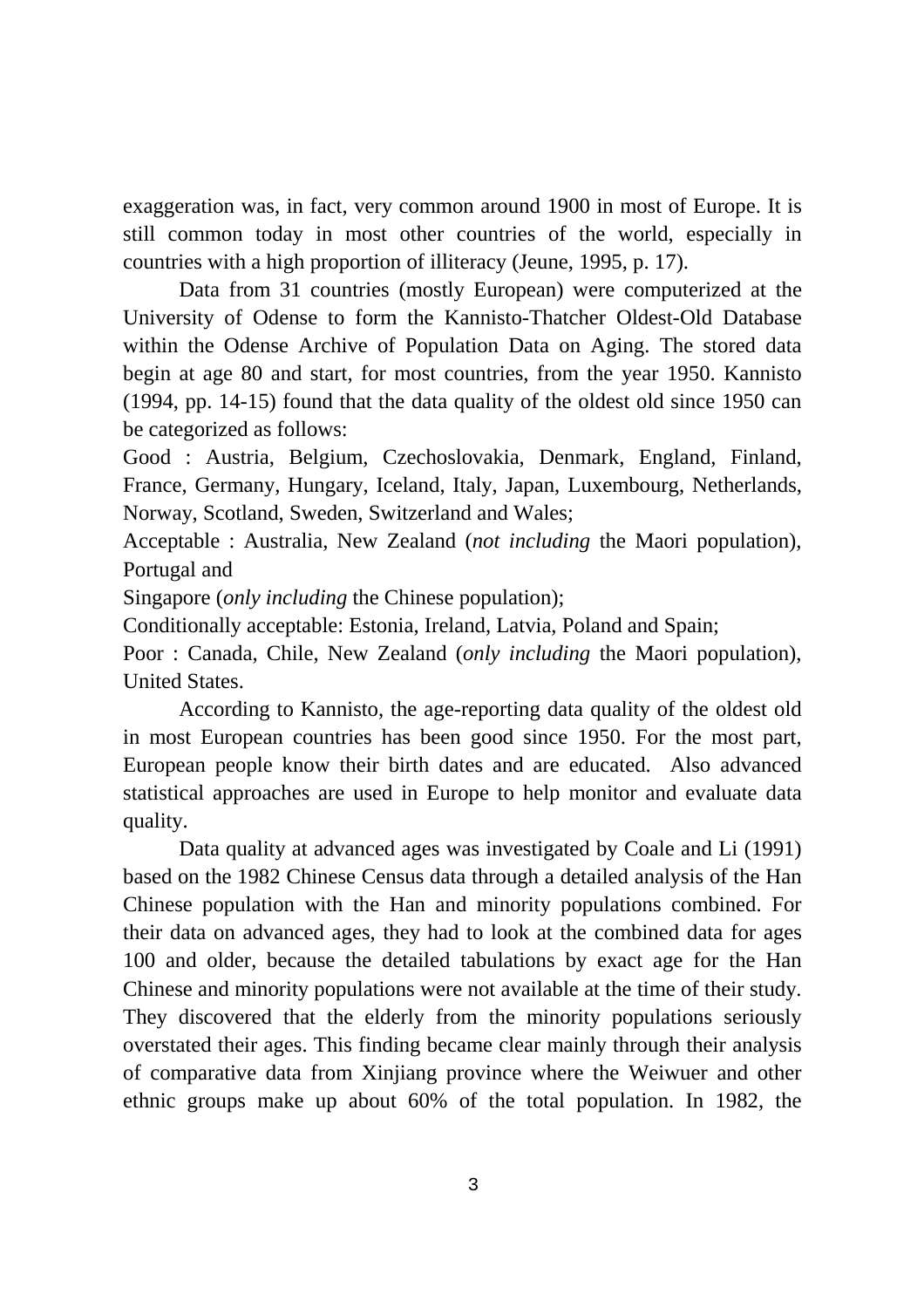reported number of centenarians in Xinjiang was 22.5% of the total number of centenarians in China as a whole, while the population of Xinjiang was only 1.3% of the total population of China. According to the census, there were 144 males listed as over 110 years of age in China in 1982. Of these, 121 were living in Xinjiang. Another 15 were living in four Chinese provinces with high proportions of minority populations having cultural backgrounds very different from that of the Han Chinese. In all, the five provinces (Xinjiang, Guanxi, Qinghai, Ningxia, and Yunnan) with the highest proportion of these minorities were reported to have 94.4% of all males over 110 years old while containing less than 9% of the population of China. Both the number of centenarians in China as of 1982, and the death rate for 1982, become seriously distorted when the Chinese census data from all of China's provinces, including Xinjiang, are used as the basis of calculation. These two figures, however, become immediately more plausible when the data from Xinjiang are omitted (Coale and Li, 1991, pp. 298-300).

# *Data resources and methods*

# *The 1990 census Data*

With assistance from State Statistical Bureau, we have obtained the 1990 Chinese Census data on detailed single-year age-specific and ethnicgroup-specific information for centenarians. Again, the census reports that minority ethnic populations account for nearly 24% of all centenarians in China, even though they represent slightly less than 8% of the total population. For males over age 110, 85.4% belong to minority groups. Using the approach discovered by Cole and Li (1991), which involved the calculation of special demographic indices for measuring mistakes in age reporting, our analysis of the 1990 census data clearly shows that the ethnic minority Chinese counted as centenarians were mostly not true at all. Therefore, the ethnic minority groups - about 8% of the total population - are excluded from our analysis. Based on the Han Chinese 1990 census data, various demographic indices for measuring centenarians' age reporting accuracy will be computed and discussed in the next section of this paper.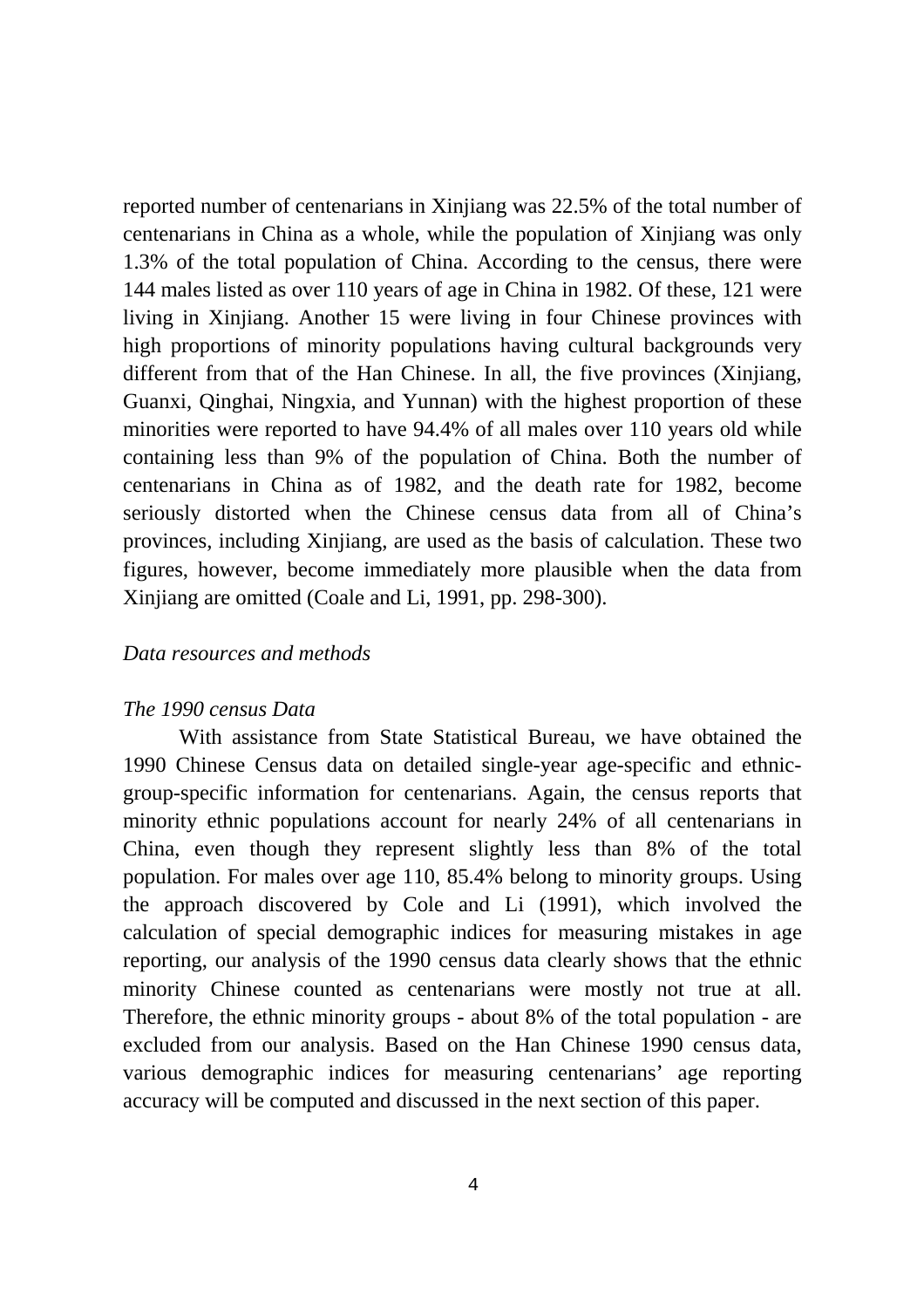# *The surveys in Hangzhou, Beijing and Chengdu*

Wang (1996) conducted surveys of Chinese centenarians in Hangzhou, Beijing and Chengdu areas in late 1995 and early 1996. In total, 319 centenarians, as listed by the relevant aging committees, lived in these three areas. In order to obtain survey data, Wang interviewed 208 centenarians. Of the total interviewed, there were 40 males and 168 females. The following procedures were used to validate the age reporting of these centenarians during the surveys:

(1) *Each elderly person was asked to answer, in a face-face interview, the question about their date of birth, by giving the Chinese animal year of their birth, the Gan Zhi year of their birth, or their date of birth according to the Western calendar.*

The Chinese calendar consists of a simple cycle of 12 animal years, such as the year of the rooster, dragon, or tiger. The Chinese calendar also follows a more complicated cycle of 60 years, called the Gan Zhi year system. We had user-friendly information sheets produced for the survey which converted Chinese calendar years into Western-calendar years. We found that it was important to ask for a person's date of birth and then to compute the person's age immediately afterwards by subtracting it from the date of the survey. We did not ask our interviewees about their age because the Chinese system for reckoning nominal age may make the response ambiguous. According to the Chinese nominal age system, a person is counted as one year old on the day of birth, and becomes one year older, each year, on the day Chinese New Year is celebrated. This means that, in China, nominal age is usually exaggerated by one to two years as compared with actual age. If one simply asks for age, some may respond with their nominal age, and others may provide their actual age, which will result inaccurate data.

(2) *We checked both the household registration booklet and the certificate of old age held by each elderly person.*

The household registration system in China started in the early 1950s. A certificate of old age is issued for anyone reaching the age of 65. Using their certificates, elderly people get benefits when travelling, visiting parks,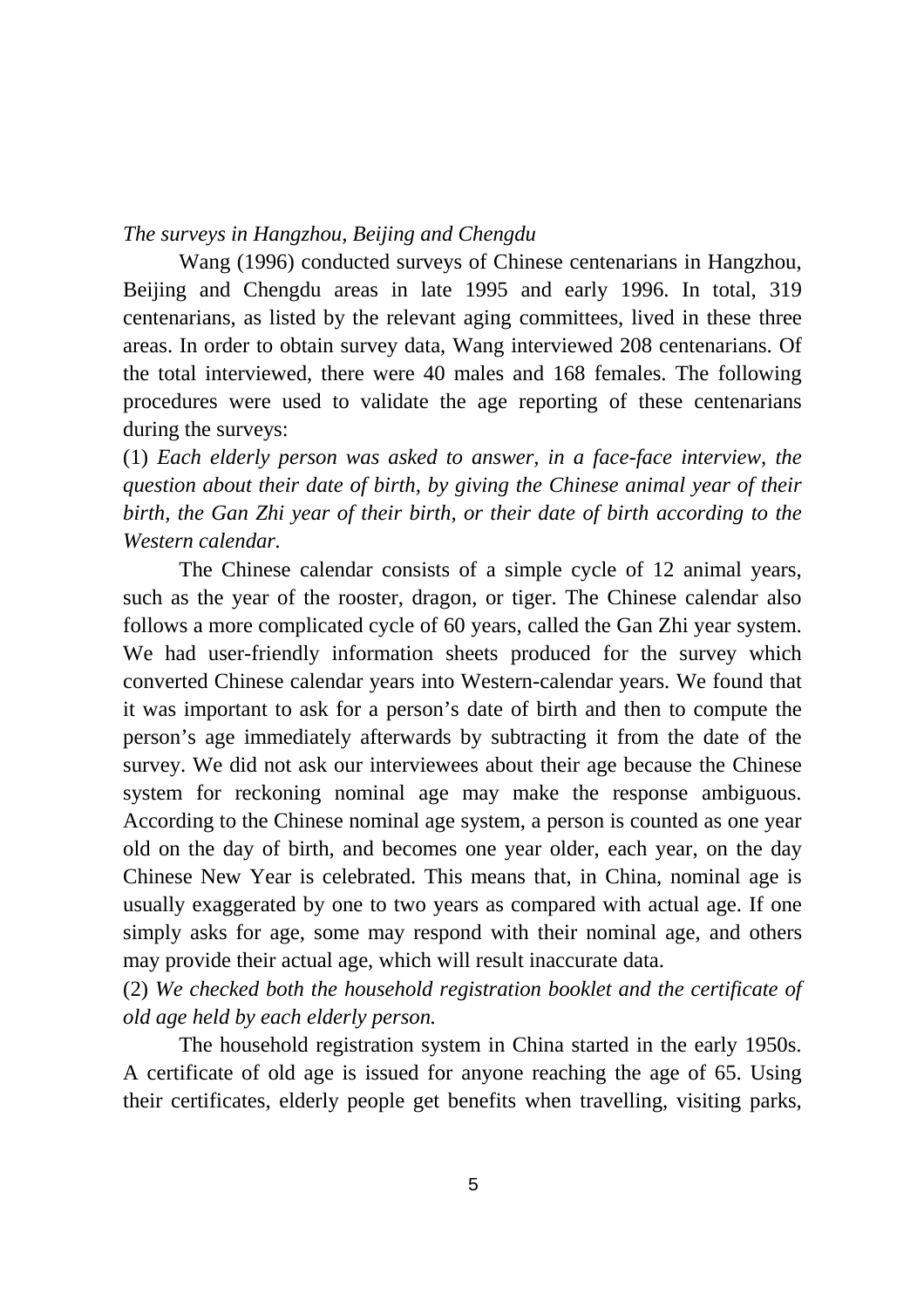visiting museums and so on. The certificates are issued by the local aging committee or by the local aging association, as these committees are now called. The household registration booklet is a unique certificate issued to each household by the government to confirm the age of the members of the household. For example, people have to show their household registration booklets when they apply to a school or take a new job.

If the birth date printed on the household registration booklet or the certificate of old age is not consistent with the reported birth date, it is very likely that something is wrong. Whenever dates did not match, we tried to find out which age was correct; was it the reported age, or the age as recorded in either the household registration booklet or on the certificate of old age. On the other hand, if there was the consistency with their age reporting and their certificate of elderly and household record, we still can not exclude that some age-exaggeration already could happen at age 65 or before age 65. Therefore, we need to do the further validation on their age reporting.

*(3) We asked how old people were when an important historical event took place at the beginning of this century.*

We felt that if a centenarian could reasonably report how old he or she was when a very important historical event occurred at the beginning of this century, such as the coronation of the last emperor, it would be further evidence to support that person's reported age. This additional information could only be used as a reference point. We did not use it to determine the accuracy of a person's age since the historical event may not have been known at all to the interviewee.

(4) *We asked for the birth dates of interviewees' surviving and deceased children, and calculated the children's ages. These questions about the birth date and/or age of the interviewees' children were addressed to both interviewees and their neighbours.*

 We felt that if the age difference between a female interviewee and her child was more than 50 years, we then had evidence that the interviewee could not be a true centenarian. For both men and women, the evidence became ever stronger if we could confirm that his or her child was over 85 years old at the time of our survey.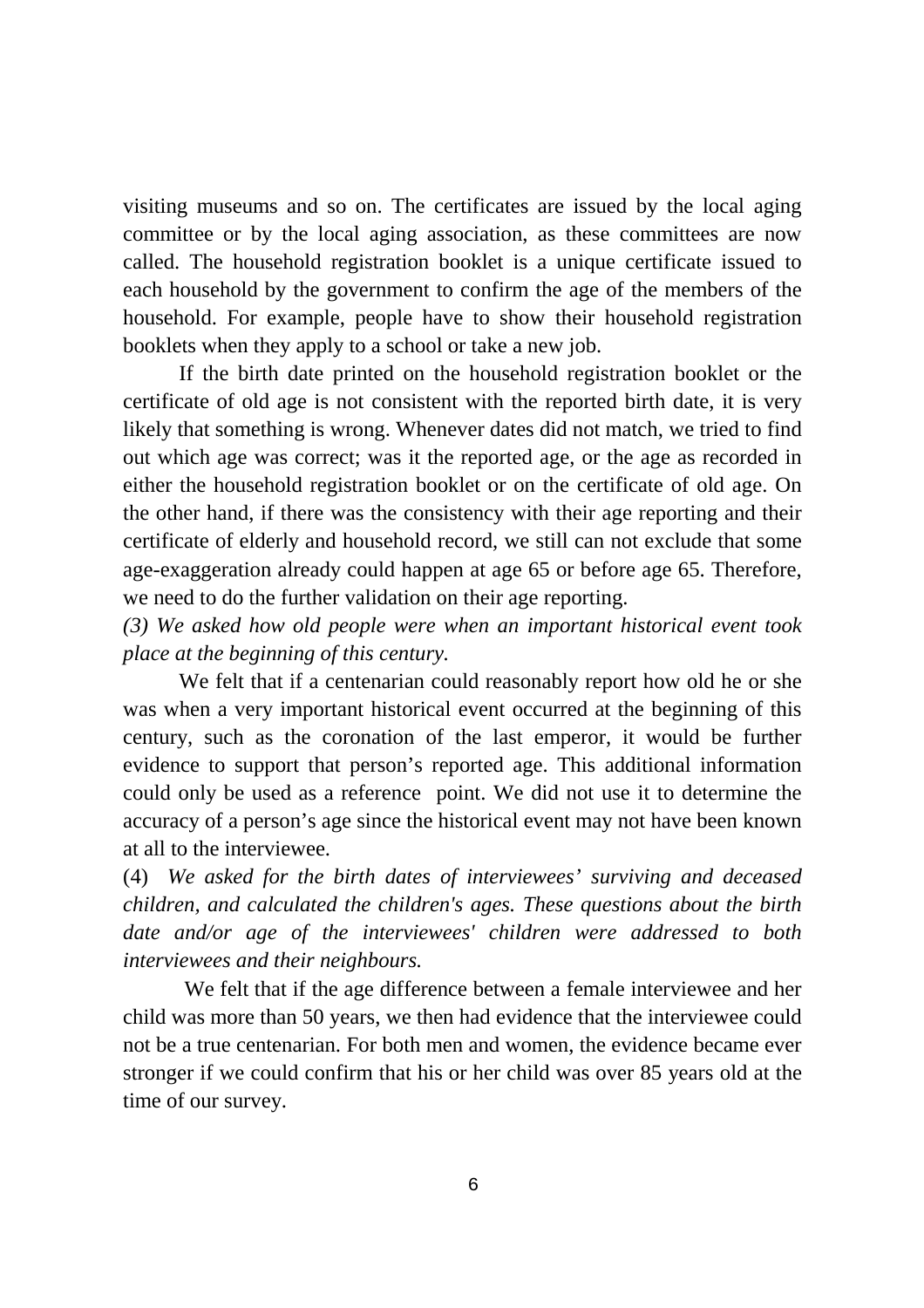(5) *We asked for information on the number of surviving generations in the interviewee's family;*

If the interviewee had more than four surviving generations in his or her family, it would help support the claimed age, but could not be used to determine the exact age of the interviewee.

# (6) *We visited the centenarian's neighbours and interviewed them.*

In the Chinese cultural context, neighbours know each other very well, especially in the rural areas. The neighbours of centenarians and other extremely old persons generally know, at least roughly, the age of such a very special person as well as some of their family history. In some areas, centenarians receive substantial extra benefits from local government. It would not be regarded as proper, from a neighbour's point-of-view, if someone were to receive a benefit by exaggerating his or her age.

If the neighbours told us that the interviewee's age, as reported, was not correct, we would pay serious attention to that allegation, and most likely reject the interviewee's claimed centenarian status.

The answers and information, collected by following the six procedures above, were recorded in detail; and a final conclusion as to the accuracy of the age reported by each respondent was reached. If an elderly passes all of the six age validation procedures, we conclude that his or her age reporting is accurate without doubt. If answer(s) in one or two of the procedures is not consistent with the others, we will further investigate whether it is truly wrong or it is due to careless (e.g. typing error in a certificate or so), and then make a conclusion. For those who can not pass more than two procedures, and no careless mistakes such as typing errors etc. can be identified, we will conclude that their age reporting are wrong, and exclude them from our further substantive analysis on centenarians health and longevity.

We found that it was very helpful to use the Chinese animal year and Gan Zhi year systems to validate the interviewees' age reporting. We shall discuss how these Chinese year systems were used in more detail here.

Centenarians in Hangzhou and Beijing reported their animal year at birth, but the centenarians in Chengdu reported their Gan Zhi year at birth. There are 12 animal years at birth: Mouse, Pig, Dog, Rooster, Monkey,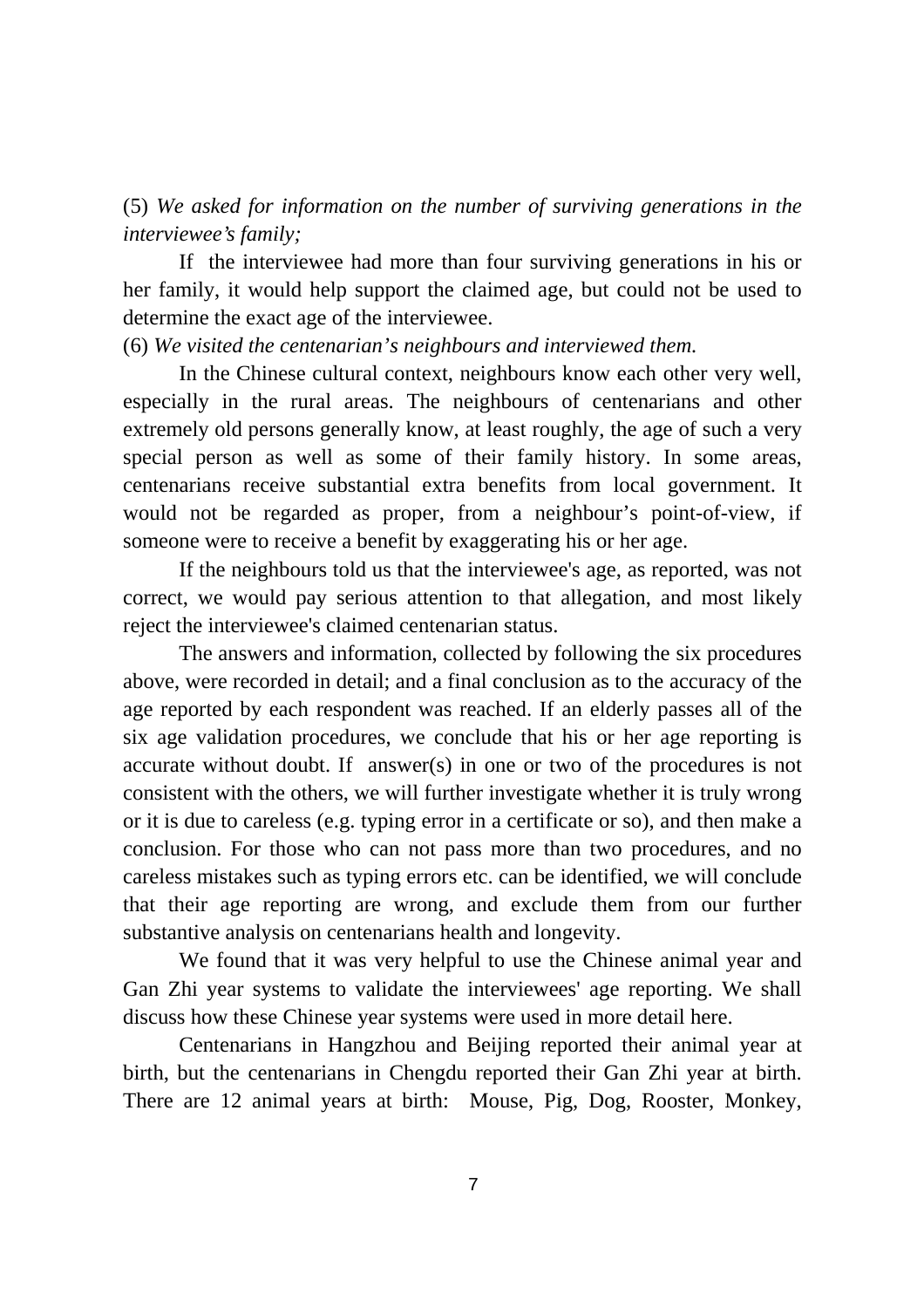Sheep, Horse, Snake, Dragon, Rabbit, Tiger and Cow. Each of these 12 animals represents one year and the cycle is 12 years. Table 3 gives examples for the year 1995, showing how Chinese animal years correspond to Western calendar years and to a person's actual age.

Table 1. The table of animal year, calendar year and age at the year 1995

In Hangzhou and Beijing, most centenarians could remember, and were able to report, their animal year at birth clearly (as long as they weren't handicapped by hearing, speaking or mental problems). We also asked centenarians to tell us his or her birthdays according to the Western calendar to double check our data. However, not many of the interviewees were able to tell us their birth year according to the Western calendar, since they were mostly uneducated people. In such cases, we had to use the birth date according to the Chinese calendar (animal year or Gan Zhi year) to validate the reported age. The process went like this - if a centenarian reported that her animal year at birth was the year of the sheep, we then knew that her year of birth was either 1907 or 1895 or 1883 from Table 1. In other words, she was probably 88 or 100 or 112 years old. How could we determine her exact age? We looked for additional clues. We soon found out that her household registration booklet gave her year of birth as1895; and that her daughter was 80 years old at the survey time. Probably, she was a centenarian, aged 100 years old. Her year of birth was 1895.

Centenarians in Chengdu reported their Gan Zhi year at birth. The Gan Zhi year system is more complicated, but more precise in identifying the year of birth than the animal year system. The Gan Zhi year system consists of two sets of characters. The first set includes 10 characters representing 10 different stars in the sky, named: Zia, Yi, Bing, Ding, Wu, Ji, Geng, Xin, Ren and Kui. The second set includes the 12 animals representing the earth. The animal names are: Zi (mouse), Hi (pig), Xu (dog), You (rooster), Shen (monkey), Wei (sheep), Wu (horse), Si (snake), Chen (dragon), Mao (rabbit), Yin (tiger) and Chou (cow). A Gan Zhi year is taken as a combination of one character from the Sky (10 characters), which becomes the first sign; and another character from the earth (12 characters), which becomes the second sign. The cycle of the Gan Zhi year system is 60 years.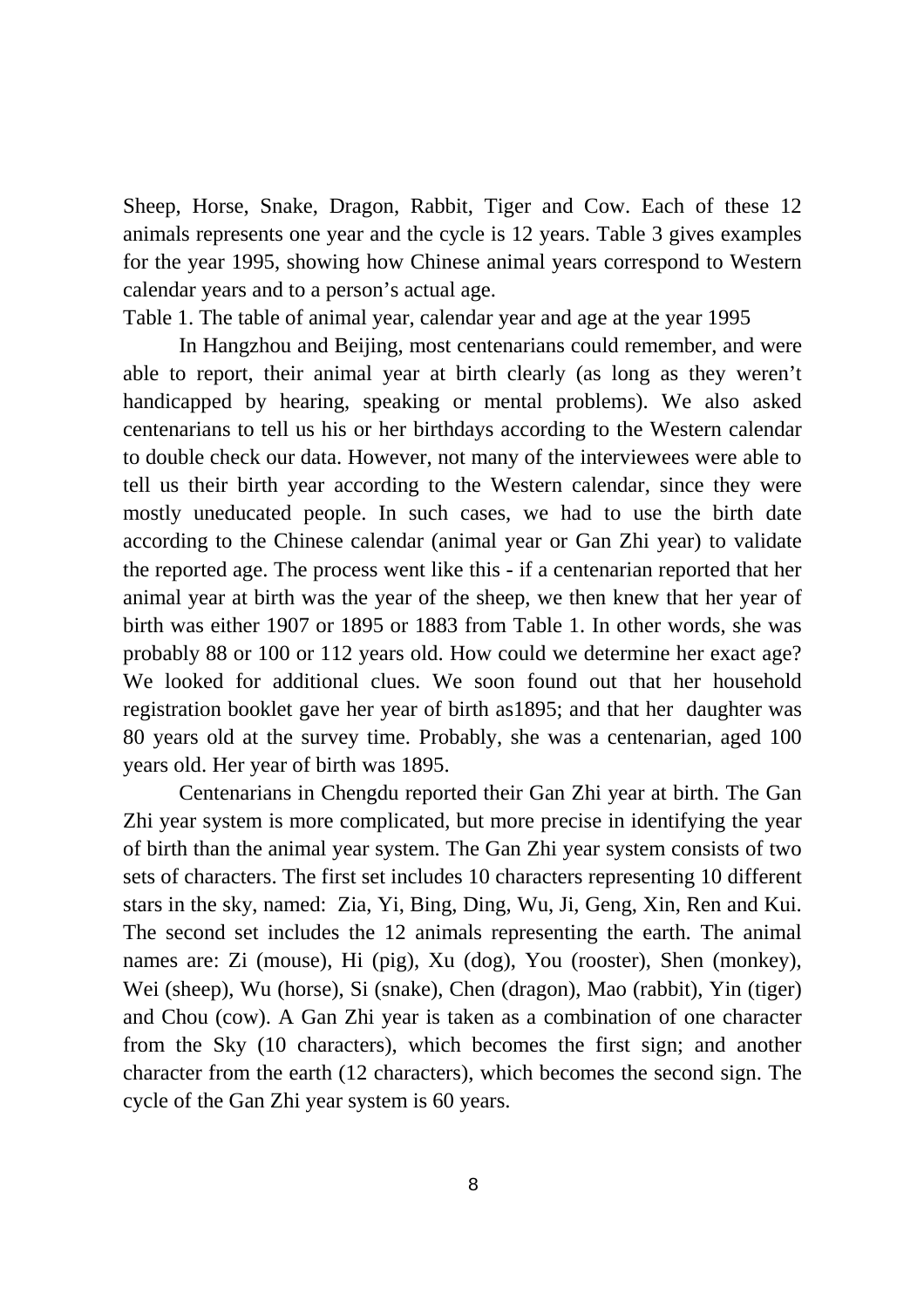# *Results and discussion*

# *Based on 1990 census data*

The population sizes and sex ratios at advanced ages for Han Chinese appear reasonable, as compared with Sweden (see Table 2). According to the 1990 census, nearly 60% of Han Chinese centenarians, were either 100 or 101 years old. The per cent share sharply declines after age 101, due to high mortality rates at extremely high ages. About 21% of the centenarian population was male, or about one male Han Chinese centenarian per five female Han Chinese centenarians. The sex ratio (of males to females) at ages 105-109 for the Han Chinese was 20.64; while for the Swedish, it was 19.34.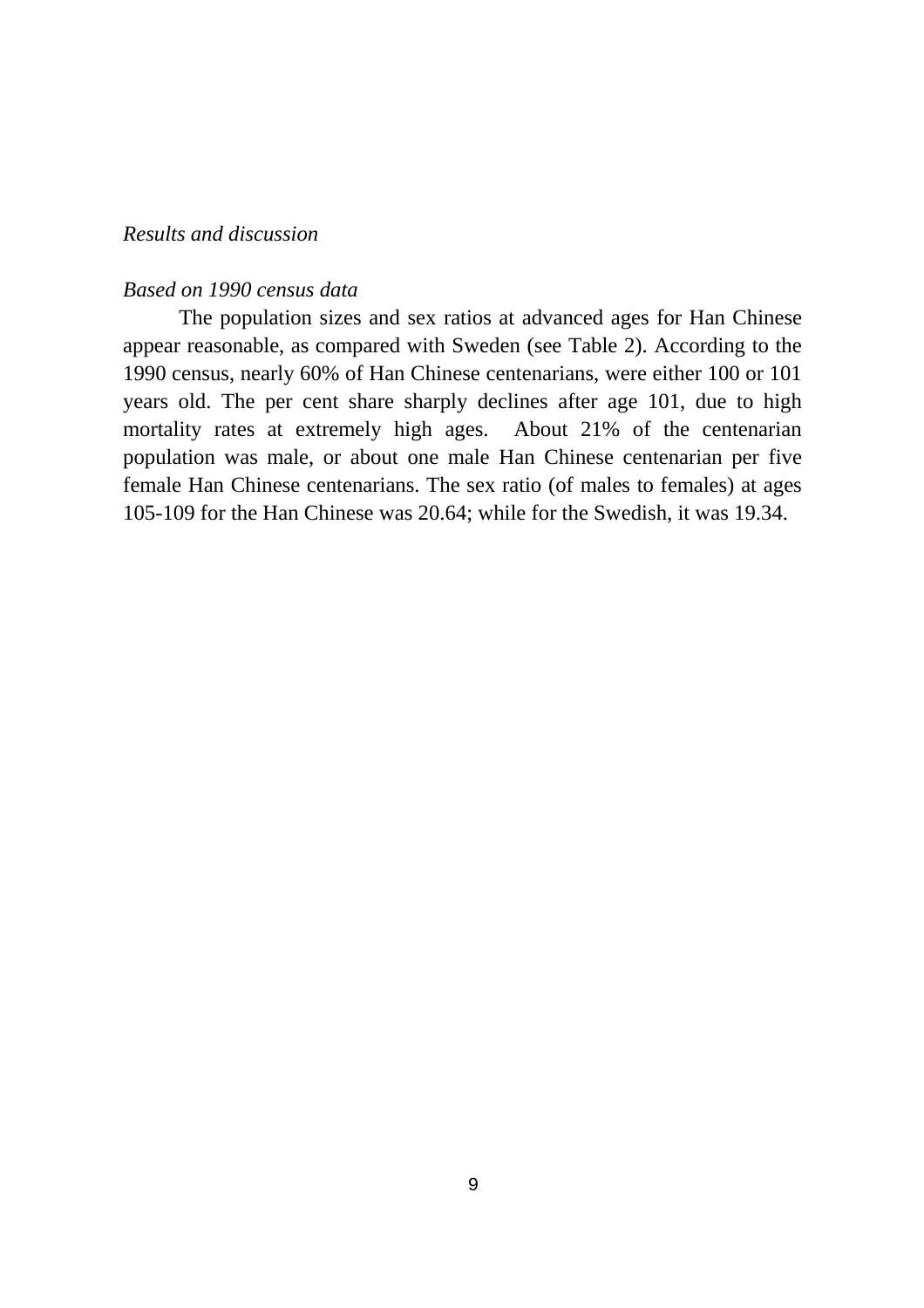Table 2. Male and female centenarians population, sex ratio at advanced ages for Han Chinese 1990 and Swedish 1984-1993

Table 3 presents an index for measuring the degree of digit preference at ages divisible by ten or five, mainly for centenarians. The index was proposed by Coale and Li (1991) for ages between 65 and 100; and it is computed as a mean of the ratios of the number at each age to a two-stage moving average (the five-term average of a five-term average). We computed this index for the Han Chinese in China as well as for the populations of: Sweden, Japan, France, Italy and Germany. For each population, we computed the indices from ages 85 to 105, from ages 95 to 105, and from ages 100 to 105 respectively. Sweden is considered to be the country with the best demographic data accuracy in the world, so that the more accurate a country's age-reporting is, the closer its mean indices will be to those of Sweden. Table 3 shows a reasonably close match between the Han Chinese indices to those of Sweden. The closeness of this match can be put into perspective by a further comparison of the Swedish data to the other countries having centenarian data of high quality, such as Japan, France, Italy and Germany.

The Whipple's index is a classic measurement for evaluating the age heaping<sup>2</sup>. Table 4 lists a comparison of the Whipple's indexes for elderly survivors and deaths over ages 95 between Han Chinese and Swedish populations. As stated in the endnote 2, the United Nations recommend that a relative deviation of less than 5 percent, 5-9.99 percent, 10-24.99 percent, 25- 74.99 percent, and equal or greater than 75 percent from the perfect standard is considered as very accurate, relatively accurate, OK, bad, and very bad data quality respectively. If one takes the Swedish population as a perfect standard and the criteria of relative derivation for evaluating data quality recommended by the United Nations, the Whipple's indexes of Han Chinese centenarians suvivors and deaths indicate "relatively accurate" or "very accurate".

 Table 4. A comparison of the Whipple's Index for centenarians, China 1990 and Sweden 1985-1994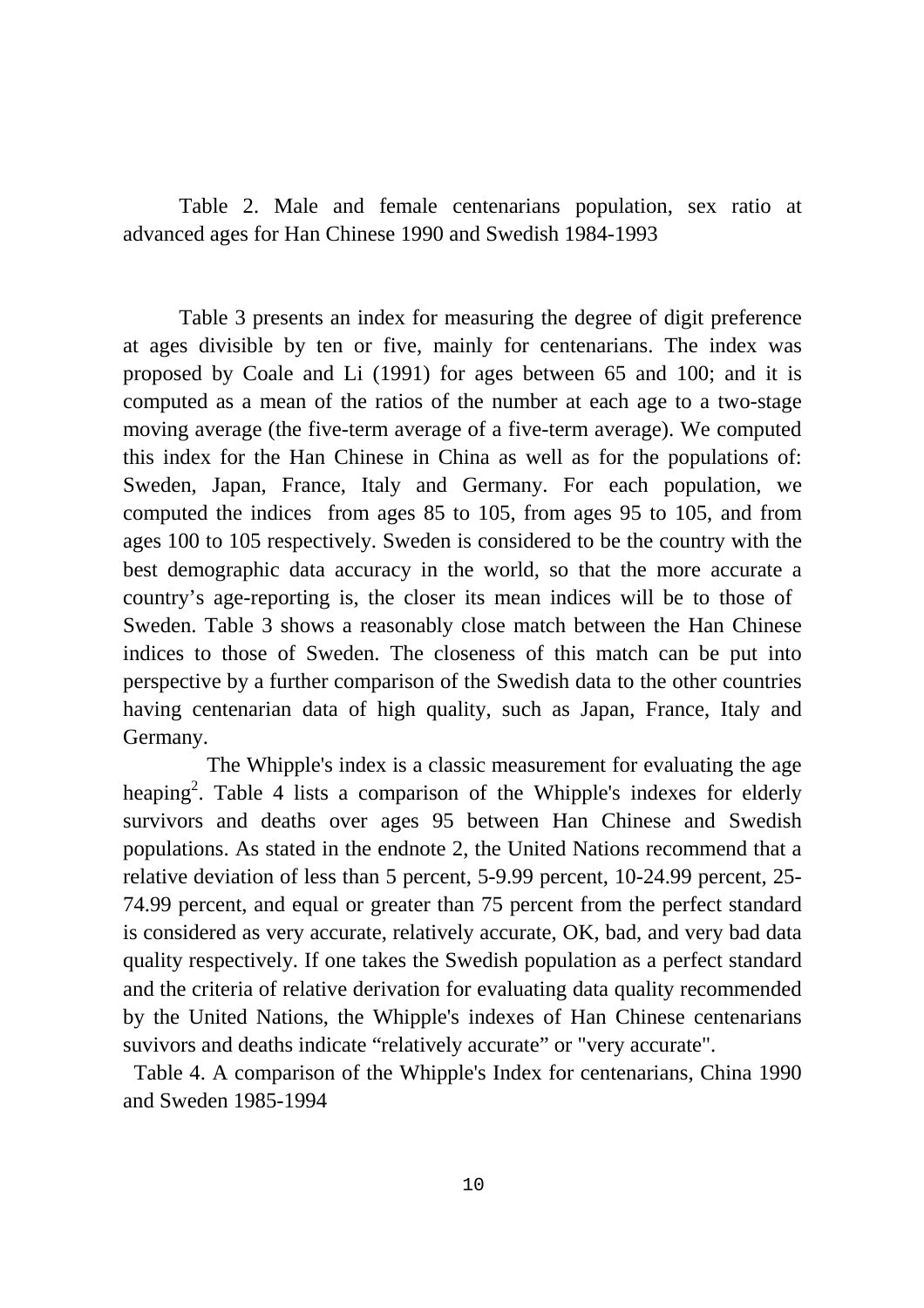The above analysis of census data indicates that there is no serious age heaping. However, the absence of significant digit preference at ages divisible by ten or five is not necessarily proof of data accuracy, since other agereporting errors, such as the tendency to exaggerate old age, may also distort the data. If the age exaggeration at very old ages is more serious than at younger ages, which is the case in many countries with poor data, then the reported total number of very old persons will tend to be relatively large when compared with the reported population size at younger ages. As shown by Coale and Kisker (1986), the ratios of those aged 95 years or over, to those aged 70 or over, in the 23 countries with accurate data quality, were all less than 6 per thousand. On the other hand, the ratios for the 28 countries with poor data quality, which ranged from 1% to 10% (Coale and Kisker, 1986, p.398), clearly showed age exaggeration for persons aged 95 and over. These ratios for male and female Han Chinese in 1990 were 0.76 per thousand and 2.18 per thousand respectively, which closely match the ratios for Sweden during the period of 1985-1994. The male and female ratios of those aged 100 years old or over, to those aged 75 or over, among Han Chinese in 1990 were 0.128 and 0.388 per thousand; the corresponding ratios among the Swedish population in 1985-1994 were 0.127 and 0.386 per thousand respectively.

Coale and Kisker calculated the relative ratios of  $T_{100}/T_{70}$  for various countries as compared to  $T_{100}/T_{70}$  for Sweden in 1980 ( $T_{100}/T_{70}$  is the ratio of total person-years above age 100 to the total person-years above age 70). The relative ratios for the countries with accurate data were mostly below 1.0, with the lowest value being 0.04 for Finland in 1950. Of the few accurate data countries which had relative ratios over 1.0, the highest ratio value was 1.28. The relative ratios in the countries with poor data ranged in value from 7.92 (Mauritius) to 82.1 (Dominican Republic). Such high values clearly show the overstatement of age over 100 years old in these countries. The relative ratio of  $T_{100}/T_{70}$  for Han Chinese in 1990 as compared to  $T_{100}/T_{70}$  for Sweden in 1980 is 0.13, which seems to support our hypothesis that the Han Chinese are one of the populations with good data quality for centenarians.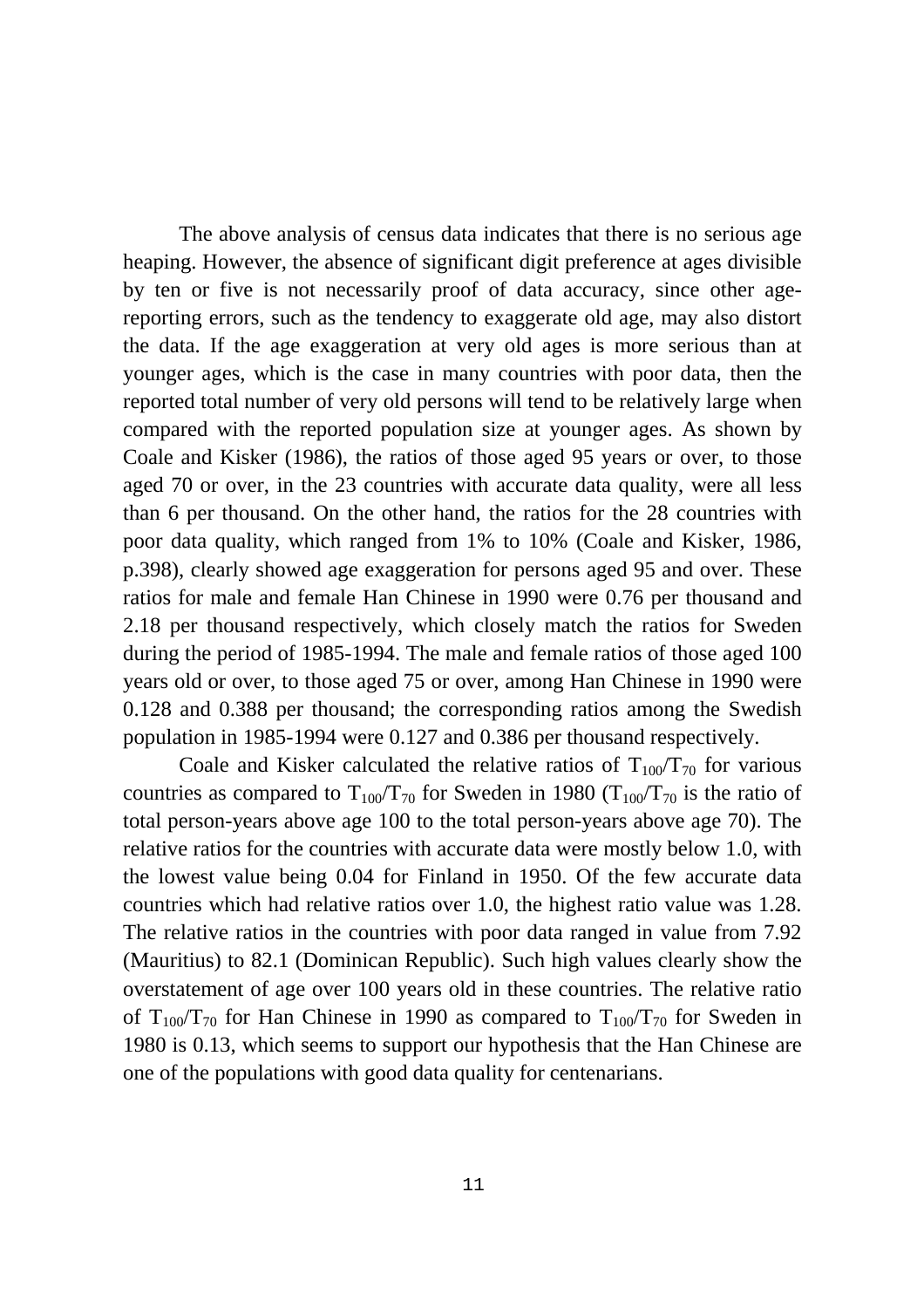The fact that the  $T_{100}/T_{70}$  ratio of persons aged 70+ to persons aged 100+ among Han Chinese is extremely close in value to the  $T_{100}/T_{70}$  for Sweden is strong evidence of the generally high quality of age reporting among Han Chinese centenarians.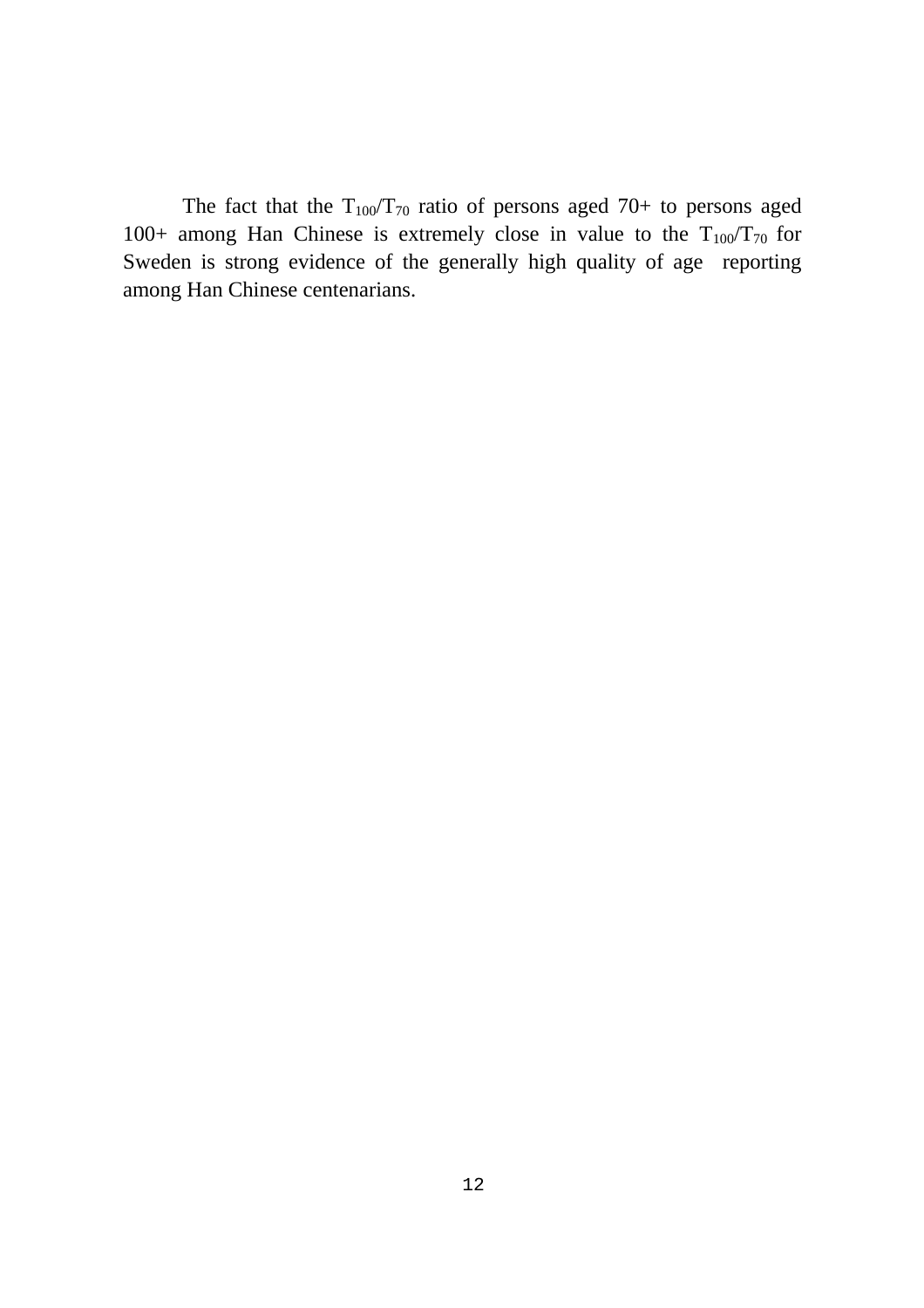#### *Based on the centenarians survey*

Table 5 Age reporting of centenarians: A survey in Hangzhou, Beijing and Chengdu

Table 5 summarises our findings on the degree of accuracy of age reporting of centenarians in our Hangzhou, Beijing and Chengdu surveys, based on our careful field work of age validation. The age-reporting of 86.5% of the 208 interviewees is considered to be accurate. The reported ages (mostly based on their reported animal year or Gan Zhi year at birth) of this group were consistent with all other related aspects and verified by all of our six age validation procedures. They are true centenarians. 8.7% of the interviewees accurately reported their birth date (animal year or Gan Zhi year at birth) and passed the six age validation procedures, and although they are only 99 or 98 years old, they were classified incorrectly as centenarians by their local aging committee. This is due to the traditional recognition of Chinese nominal age, as discussed earlier in this paper. In our surveys, we found that some local aging committees are careful to record both a person's nominal age and actual age, but the others do not. For example, in Xiao Shan city in Hangzhou, the officer of the aging committee told us that there were five people whose nominal age was 100 years old, meaning their actual ages were under 100. Consequently, we decided not to visit them. But the aging committees in some other areas did not know how many persons were listed as being 100-yearsold based on their nominal ages. It is therefore extremely important when taking a survey or census in China to ask for a person's birth date (as it appears in either a Chinese calendar or a Western calendar) instead of asking directly for age, because some people will provide the nominal age.

We also found that it is important to check all official records, including birth and marriage dates, carefully. In one case, a 98 year-old woman in Hangzhou reported her animal year at birth correctly and passed our age validation procedures. Although she was definitely 98, she was listed as being 104 years old in her household registration booklet. The mistake was due to a handwriting error; her birth year, 1897, was written down as 1891.

In another case, a female interviewee in Beijing was listed as 107 years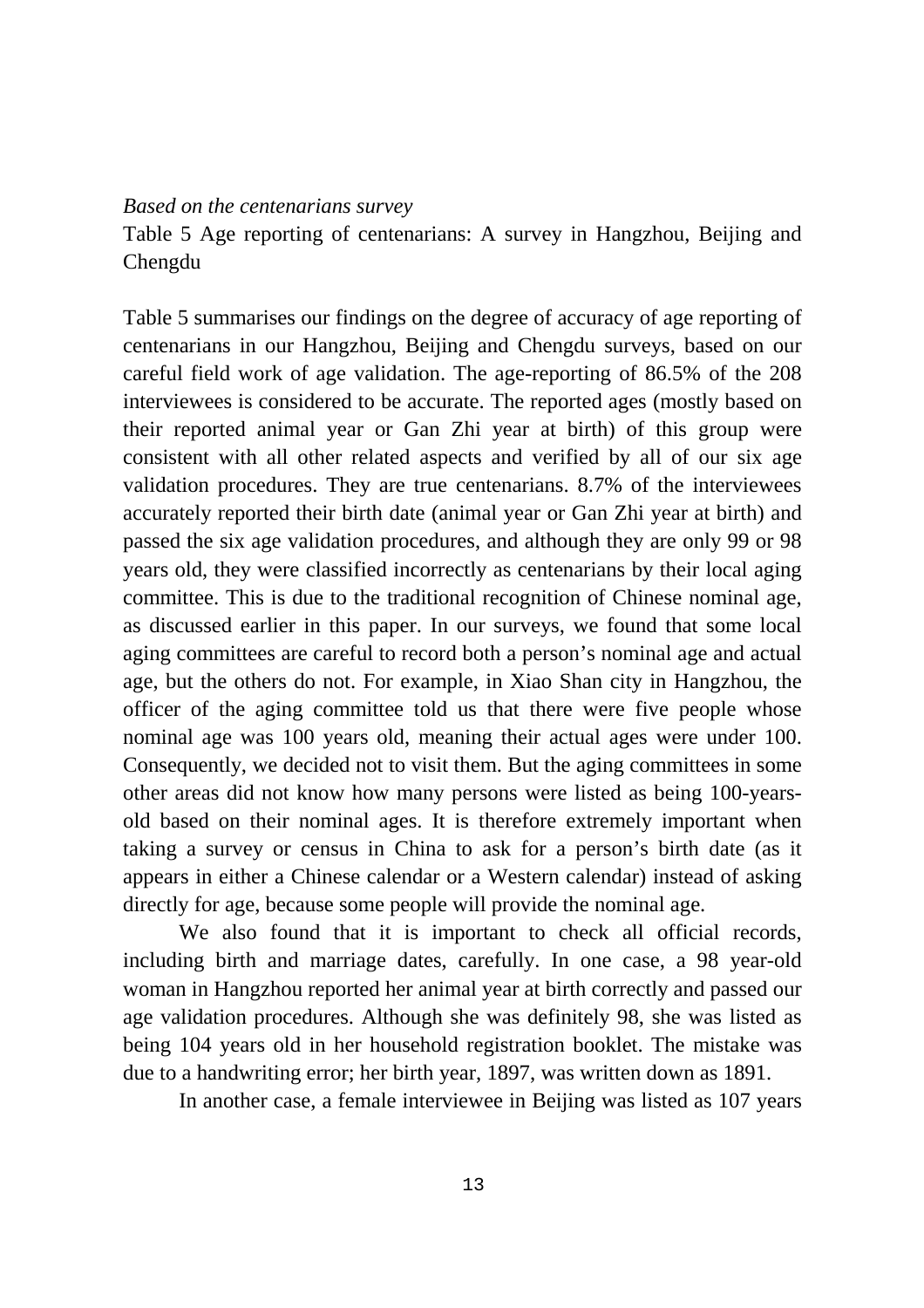old by the local aging committee. Her birth year was recorded as 1889 in her household registration booklet. She reported her animal year at birth as the year of the ox. We found that, at the time of the survey, her oldest child was 72 years old, and her youngest child was 53 years old. The interviewee married when she was 18 years old. Putting all these facts together, we determined that, if she had been born in 1889, she would have been 35 years old when she gave birth to her first child, and 52 years old when she gave birth to her last child. In China, it is highly improbable for a woman to have her first child in her  $17<sup>th</sup>$  year of marriage, and equally improbable for a woman to have her last child at the age of 52. We concluded that her listed age (107) was wrong, while acknowledging that her reported animal year at birth (the year of the Ox) might well be correct. If so, she was born in 1901 rather than 1889. We feel that the official records concerning the age of this woman were incorrect.

Similarly, three interviewees in Chengdu who reported their birth dates correctly, were less than 100 years old, but all three were mistakenly listed as centenarians by their local aging association due to careless errors. In all, we found errors either in the records of the aging committee or in the household registration booklet for about 2.4% of our total sample.

One interviewee obviously exaggerated her age in the survey. She lived in a nursing home for the elderly in Beijing. At the beginning of last year she said she was 103 years old, and asked the leader of the nursing house to celebrate her 103rd birthday. At the end of last year, she said she was 108 years old. We checked her household registration booklet, visited the nursing home, and called the work unit where the interviewee worked before her retirement. We concluded that her age, as reported, was wrong. She came from a cultural background where old age is highly regarded. She was a Chinese Tai Ji; and her husband was a famous Tai Ji master. Tai Ji people, who believe that their Tai Ji inheritance gives them health and long life, have been known to exaggerate their ages to show they have good "Gong Fu"

*Age-reporting among super-centenarians and semi-super-centenarians*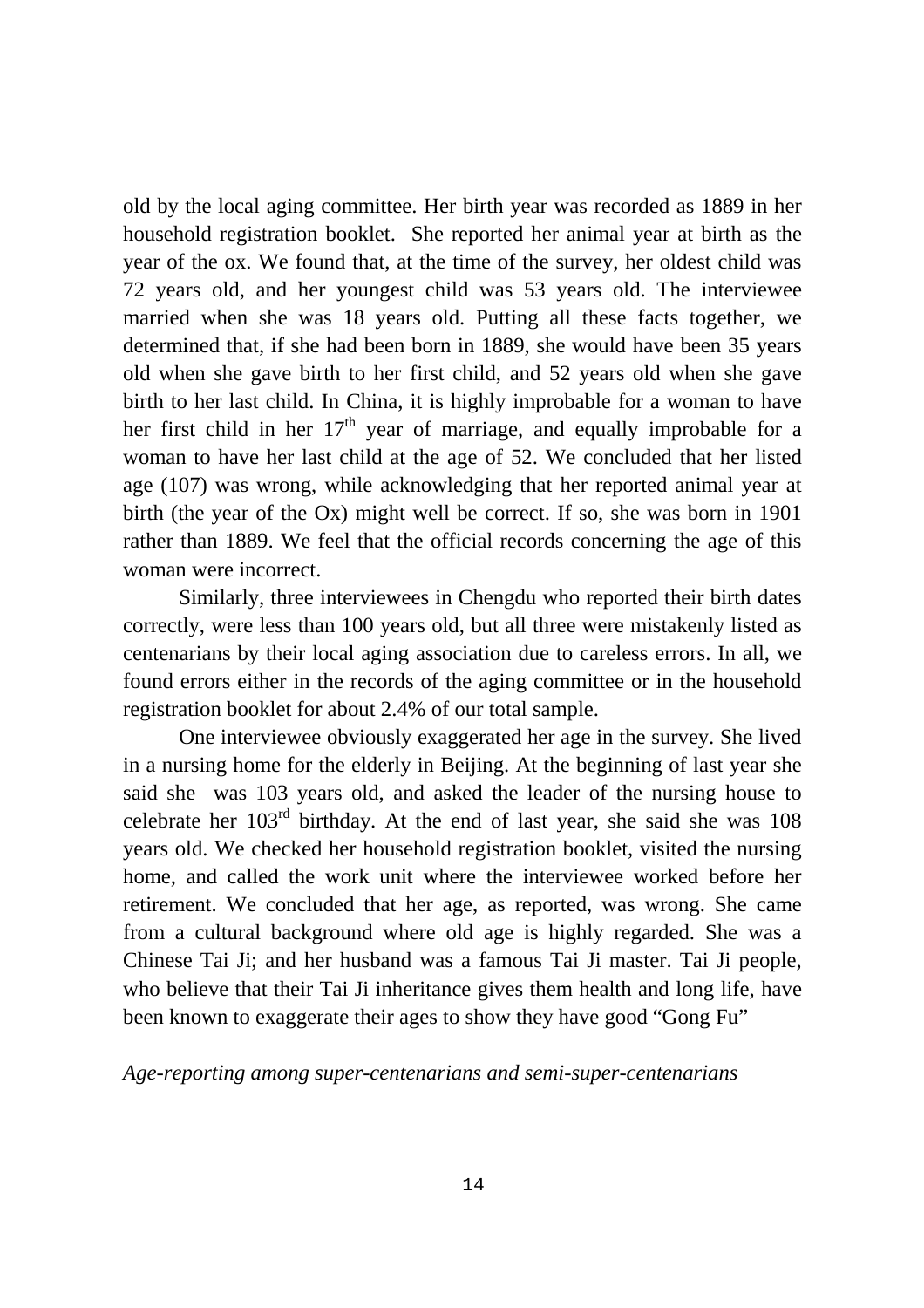We found, from our investigation, that age reporting among supercentenarians (age 110+) and semi-super-centenarians (age 105-109) is questionable. The sex ratio of males to females at age 110 and over, is 0.328, which is substantially higher than those at the lower ages. Ages of 110+ are probably reported incorrectly for males more often than for females. The reported number of Han Chinese in 1990, who were aged 105 to 109, was 10.97% of the total number of centenarians aged 100 to 109. This proportion in Sweden in 1984-1993 was 4.39%. Jeune and Kannisto (1997) found that the proportion of reported deaths at ages 105 years or older, among all reported centenarian deaths in the period 1644-1899 in Denmark, was 15%, almost 4-fold higher than its corresponding value of 3.9% in the period 1970- 1993. Similar results were also found in some other European countries with good current data. We think that the high proportion of people reported to be above age 105 in China today, and in Europe historically, is probably largely attributable to age misreporting. It is also possible that mortality selection plays some role, because the proportion of a cohort attaining age 105 is much lower in China and in Europe historically than it is in Europe today. However, we are not sure whether the mortality selection hypothesis is true or not in this special case and further research is needed.

Is the questionable quality of age-reporting among the supercentenarians and semi-super-centenarians contradictory with our previous conclusion on the general accuracy of the age-reporting of Han Chinese centenarians? Our answer is: no. The number of super-centenarians and semisuper-centenarians is small, and age misreporting for even a small number of persons can seriously distort the data at these exceptional ages. Let's illustrate this point with a hypothetical example. Suppose that among 1000 reported centenarians age 100 to 104, 950 (95%) report their ages accurately, 25 persons (2.5%) exaggerate their age by 5 years - meaning they are actually 95 to 99 years old, and 25 persons (2.5%) exaggerate their age by 10 years meaning they are actually 90 to 94 years old. It is estimated that the annual probability of death after age 100 is, on average, 50%, so that five years later only about 30 of those 950 centenarians who reported their ages accurately will survive to age 105-109. Based on the 1990 census data, the probability of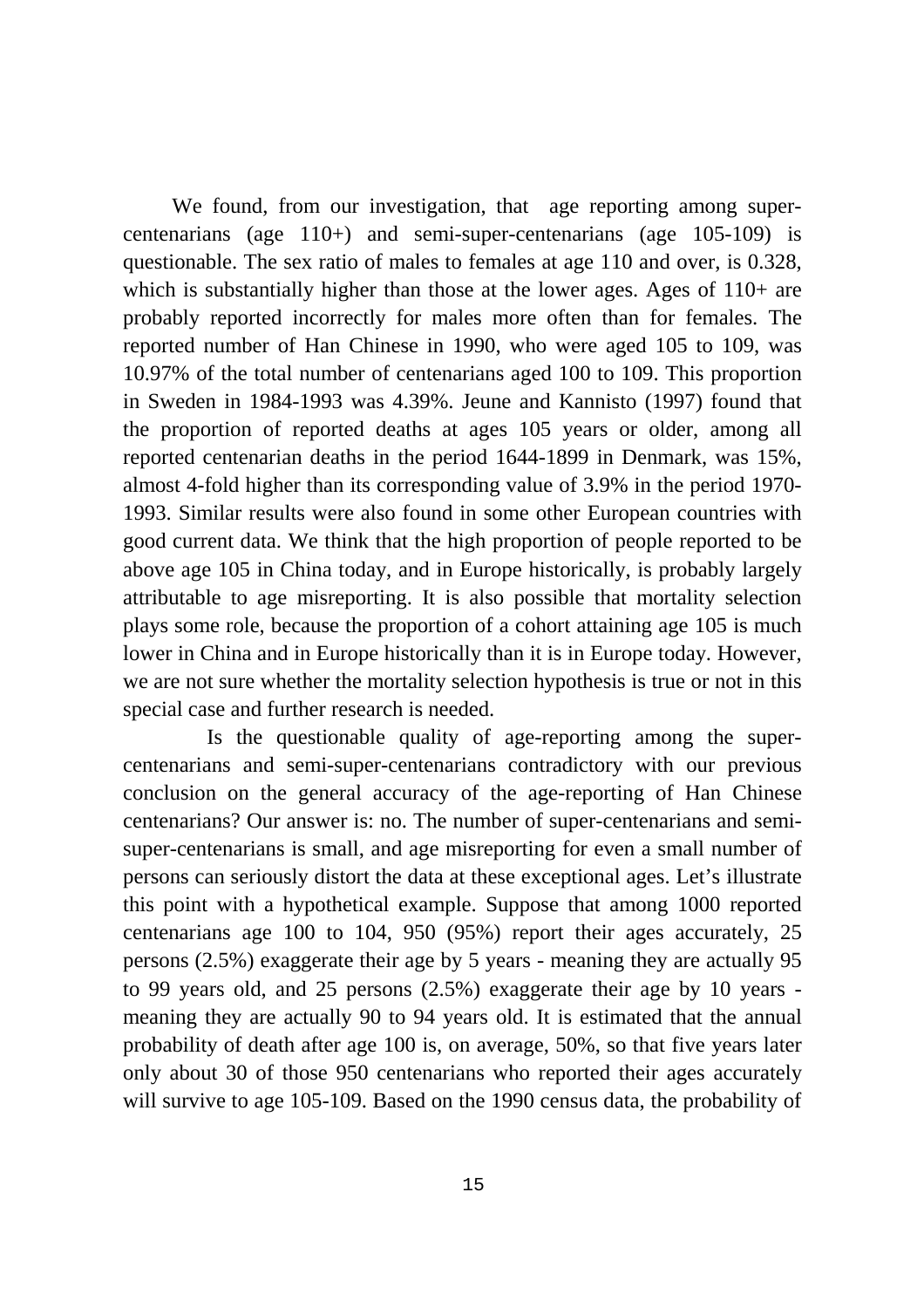a Han Chinese surviving from age 95-99 to 100-104 is 0.1506, and, from age 90-94 to 95-99, 0.2196, so that five years later 9 of the 50 persons who exaggerated their ages, will survive and report themselves as 105-109 years old. The rate of age misreporting becomes 23% at age group 105-109, as compared to 5% at age group 100-104. Therefore, the questionable age validity of super-centenarians and semi-super-centenarians is not inconsistent with our conclusion that age reporting for Han Chinese centenarians appears generally to be of good.

As in some European countries with generally accurate population data, the Han Chinese data after age 105 and especially after 110 must be used with great caution. In most of our analyses, we will probably exclude those people who report their age as over 105, but in some analyses we will focus on these people and try, judiciously and sceptically, to see if we can learn anything from the data.

In our survey, four interviewees reported their age as 110 or above, but we could not validate any of the four ages given. A man in Chengdu, rather well-known because of his declared super-centenarian status, reported that he was 122 years old. He not only lives in a temple which is far away from any town, but he is the manager of the temple. When we arrived at the temple, he was in the tea house drinking tea and chatting with people. During the interview, he gave us his birth date and answered the question on his age when the last emperor took power. His reported age was the same as that listed in his household registration booklet. We visited a man who corroborated the age in question as being 122 years old. We also visited several of the super-centenarian's neighbours. They said he moved into the area in 1933, 63 years ago. They could not tell how old he was then, but they did say he was already an old man. On a daily basis, he is still very active, sometimes travelling over 1000 km to another province or city to pray. He manages his own life, plays a leading role at the temple, and even takes care of temple finances. During our visit, he showed us around the temple, pointing out how he planned to develop it by having walls reconstructed and building new rooms. He does Qi Gong, a set of Chinese exercises, everyday. He had no relatives living close by, he never married, and has no children.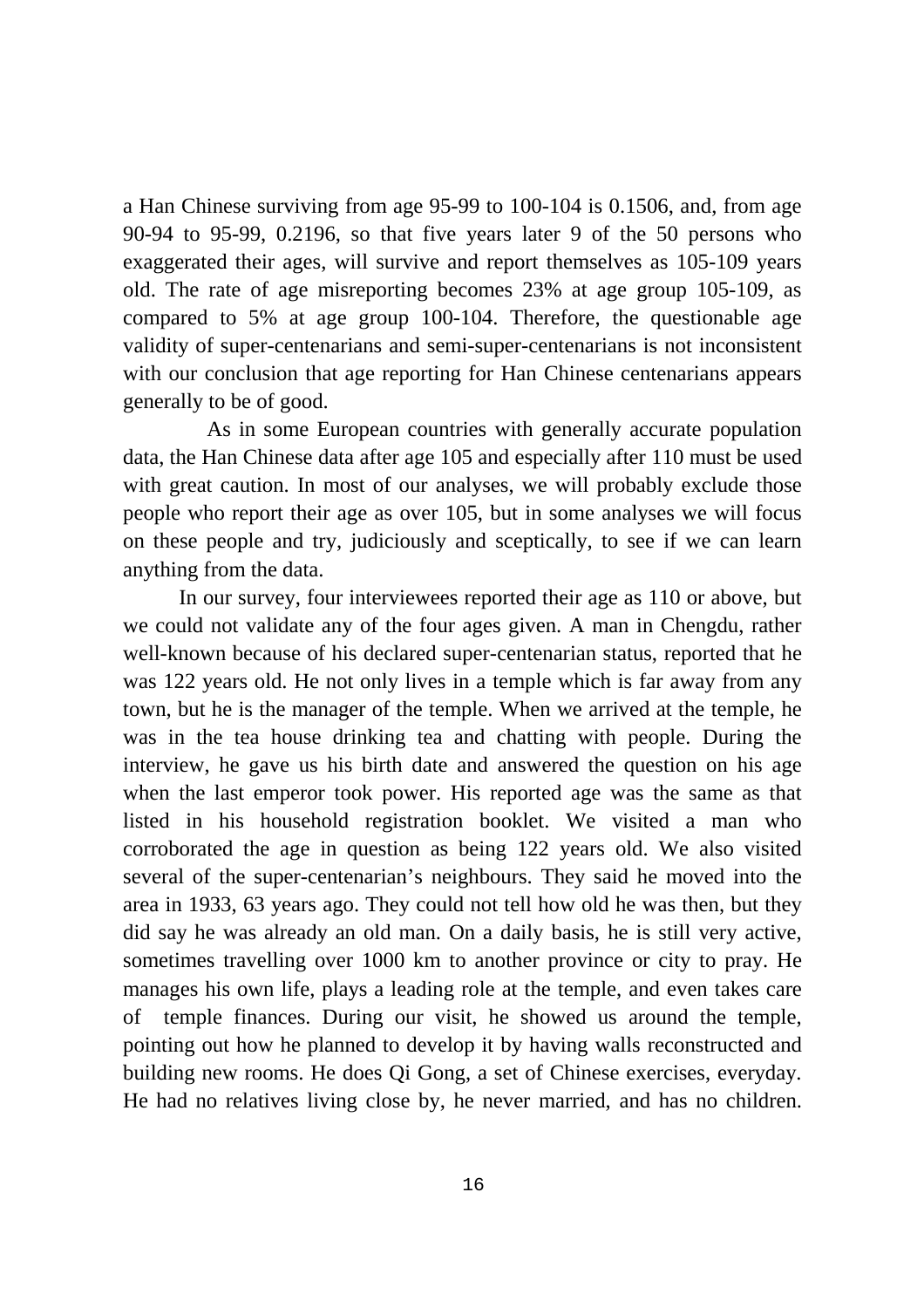Although we have not found any evidence to prove that his age, as reported, is wrong, his health status was so good and he was so active, it was hard to believe that he could be 122 years old. Somehow we would like to confirm his age, but how? One possibility is to go to his birth place and follow the path he migrated to investigate his likely age in connection to his activities and related records in different places he lived. However, we are unfortunately not able to do so due to fund and time limitation.

Another man in Chengdu reported that he was born in 1884, or in the year of "Jia Shen" using the Gan Zhi year system and was112 years old. He became blind at 3 years old, but had excellent hearing acuity throughout his life. By developing a talent for music, he made a living singing stories from his early life, and playing various musical instruments. When we asked about his family, he told us he had no biological children and no living relatives. Once again, we had very little evidence to support his age-reporting.

A woman in Chengdu who reported that she was born in 1882; making her 114 years, had a child aged 63 years old at the time of our survey. Since it is so unlikely for a woman to bear a child at age 51, we decided that her age was overstated.

Another Chengdu woman, who could not confirm her age in an interview with us, due to a mental problem, was listed as being 110 years old by the local aging committee. In our investigation of her age, we found that she married at 16, and gave birth to her first child at 21. But her first child was only 78 years old at the time of our visit with her. Since the age of her child would make her 99 years old, and this was not consistent with her reported age, we knew her age, as listed, was incorrect.

# *Conclusion*

Based on our analysis of the Chinese census data set for centenarians, and the age validation procedures conducted in our Hangzhou, Beijing and Chengdu surveys, we conclude that the age reporting of Han Chinese centenarians below age 105 is generally good. From a cultural perspective, Han Chinese people believe that it is important to remember their birth dates. Han Chinese, whatever of their education level, know precisely their birth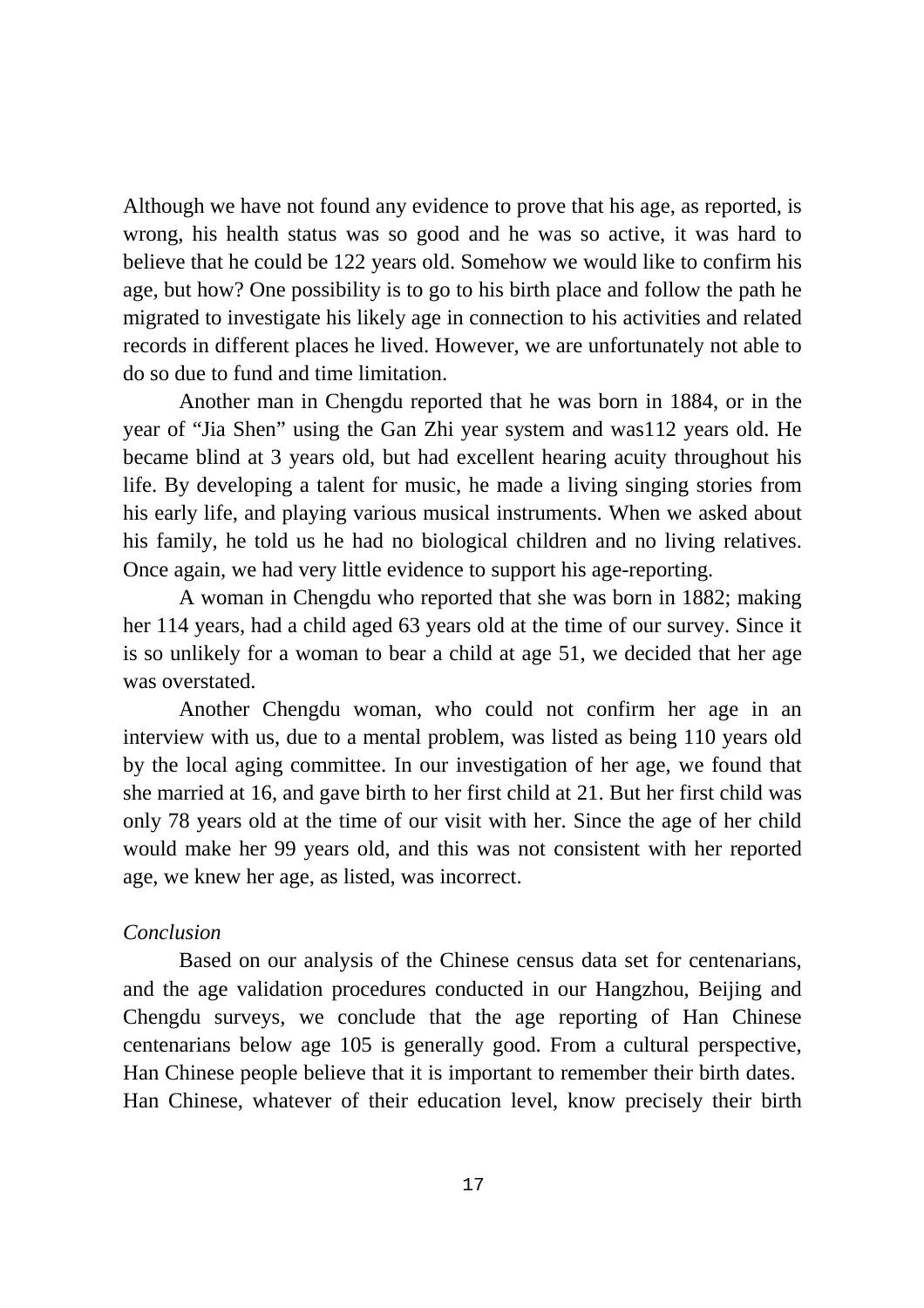date. The young and the educated people can supply birth date according to the Western calendar, and the old and the illiterate people can supply birth date according to the traditional Chinese calendar. The Chinese calendar consists of a simple version of cycle of 12 animal years such as rooster, dragon, tiger etc., as well as a more complicate version of cycle of 60 years, with 12 animals and each animal has five different qualities. The precise date of birth is significant in making decision on important life events such as marriage matching, date of marriage, date to start to build a house, and date of travelling etc., according to the Han Chinese tradition. We also found that some persons aged 99 or 98 years old may be mistakenly listed as being 100 years old. A researcher has to check birth dates carefully due to the confusion caused by the Chinese nominal age.

Age reporting of both super-centenarians (110+ years old) and semisuper-centenarians (105-109 years old) is questionable. The supercentenarians and semi-super-centenarians are so rare that should even a small number exaggerate their ages, this can result in a large distortion of the data quality. Due to the small number of oldest-old in our sample size, we are not yet in a position to identify either the degree or causes of age overstatement by super-centenarians and semi-super-centenarians. Further research is needed in this area.

Given that the Han Chinese are not only a large population in a developing country, but also somewhat unique in their ability to provide accurate data about their birth dates, further studies on Han Chinese centenarians will provide researchers with an invaluable opportunity to better understand both population aging and human longevity.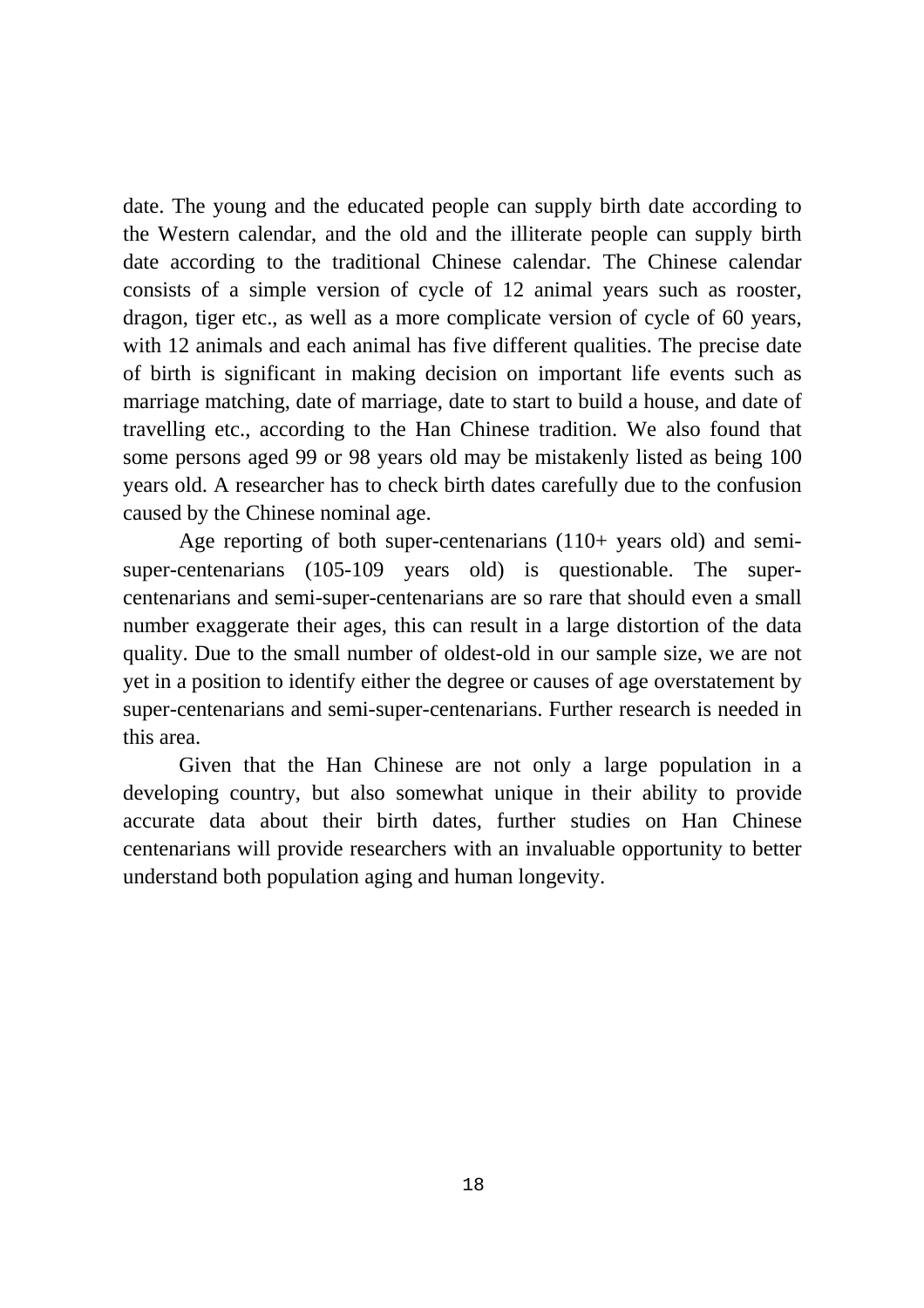# References

- Banister, J. 1990. Implications of ageing of China's population. in: Zeng Yi, ZHang Chunyuan and Peng Shongjian (eds.), CHanging Family Structure and Population Ageing in China: A Comparative Approach. Peking University Press, 1990. Beijing. And in Dudley L. Poston, Jr. and David Yaukey (eds.), The Population of Modern China, New York: Plenum Press, 1992.
- Bowerman, W. G. 1939. Centenarians. Transactions of Actuarial Society of America, Vol. 40, 361-378.
- Coale A. and E. E. Kisker.1986. Mortality Crossovers: Reality or Bad Data? Population Studies, 40(1986), 389-401.
- Coale, Ansley and Shaomin Li. 1991. The effect of age misreporting in China on the calculation of mortality rates at very high ages. Demography. Vol. 28, No. 2.
- Coale, A. J. 1984. Rapid Population CHanges in China, 1952-1982. Committee on Population and Demography, National Research Council, Report No. 27. Washington, D.C.: National Academy Press.
- Ernest, M. 1938. The longer life. Adam & Co., London.
- Jeune B. 1995. In Search of the First Centenarians. In: Jeune B. and J. Vaupel (eds.). Exceptional Longevity: From Prehistory to the Present. Odense University Press, pp. 11-24.
- Jeune B and Kannisto V 1997. Emergence of Centenarians and Supercentenarians. In: J.-M. Robine et al. (Eds.) Longevity: To the Limits and Beyond. Springer -Verlag Berlin Heidelgerg New York .PP.77-89.
- Kannisto, V. 1994. Development of Oldest-Old Mortality, 1950-1990: Evidence from 28 Developed Countries. Odense Monographs on Population Aging 1, Odense University Press, Odense.
- Mazess, R.B., and S. Forman. 1979. Longevity and age exaggeration in Vilcabamba. Journal of Gerontology 34:94-98.
- Medvedev, Z.A. 1973. Caucasus and Altay longevity: A biological or social problem? Gerontologist, Vol. 14, pp. 381-387.
- Myers, R. J. 1965. Analysis of mortality in the Soviet Union according to 1958-59 life tables. Transactions of Society of Actuaries, Vol. 16, pp.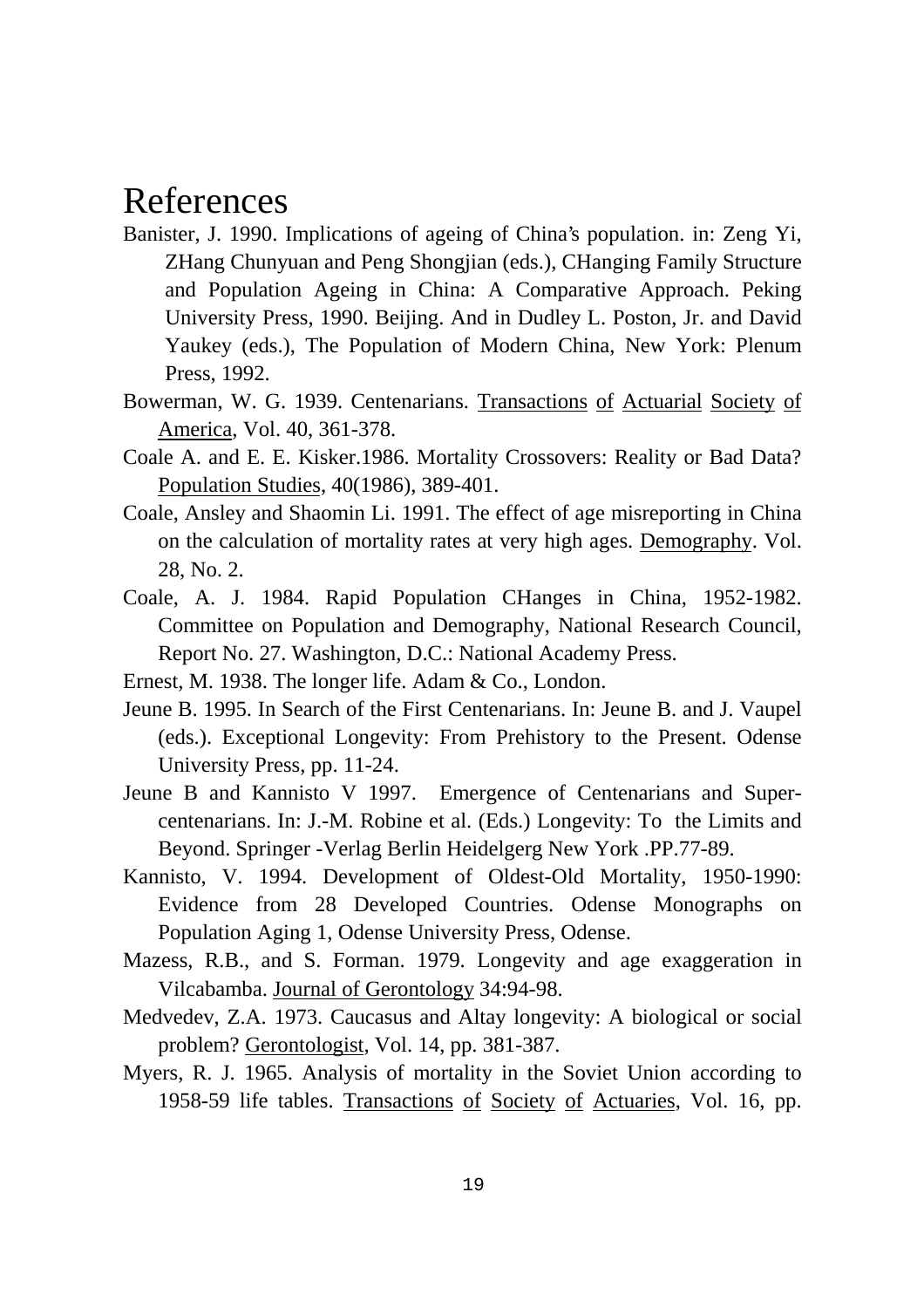309-317.

 $\overline{a}$ 

- Myers, R. J. 1966. Validity of centenarians data in the 1960 census. Demography. Vol. 3, pp. 470-476.
- Ogawa, Naohiro. 1988. Aging in China: demographic alternatives. Asian-Pacific Population Journal, No. 1.
- Palmore EB. 1984. Longevity in Abkhazia: a reevaluation. The Gerontologist 24:95-6.
- Rosenwaike, I. 1968. On measuring the extreme aged in the population. Journal of American Statistical Association, Vol. 63, pp. 29-40.
- Thoms, W.J. 1873. Human Longevity. Its Facts and Its Fictions. *John Murray*, London
- Vaupel, W.J. and Gowan A. 1986. Passage to Methuselah: Some Demographic Consequences of Continued Progress against Mortality. American Journal of Public Health. Vol. 76, No. 4.
- Vaupel, W.J. & Jeune B. 1995. The Emergence and Proliferation of Centenarians. In. Jeune B. and j. Vaupel (eds.). Exceptional Longevity: From Prehistory to the present. Odense University Press, pp. 109-116.
- Vischer, A.L. 1945. Medizinische Betrachtungen bei einem Hundertjhrigen. *Schweizerische Medizinische Wochenschrift* 75:747-748.
- Wang, Zenglian, 1996. Report of the centenarians Surveys in Hangzhou, Beijing and Chengdu. Unpublished manuscript.
- Zeng, Y. & Vaupel, W.J. 1989. Impact of urbanisation and delayed childbearing on population growth and ageing in China. Population and Development Review, Vol. 15, No. 3.

<sup>1.</sup> The authors are very grateful to State Statistical Bureau of China for providing the data set. Support from the National Centre for Aging Research of China, the National Natural Science Foundation of China, the Aging Research Unit at the Medical School of Odense University and the Max Planck Institute for Demographic Research was highly appreciated. We are very grateful to Professor Xiao Zhengyu at the National Centre of Aging Research, and the Aging Committees in Hangzhou and Beijing for their effective help. The Authors are very grateful to Ms. Nancy Vaupel for her thoughtful comments and suggestions. Wang Zhenglian is affiliated with Odense University, the Max Planck Institute for Demographic Research. Zeng Yi is affiliated with Institute of Population Research of Peking University and the Max Planck Institute for Demographic Research. Bernard Jeune is affiliated with Odense University. James W. Vaupel is affiliated with the Max